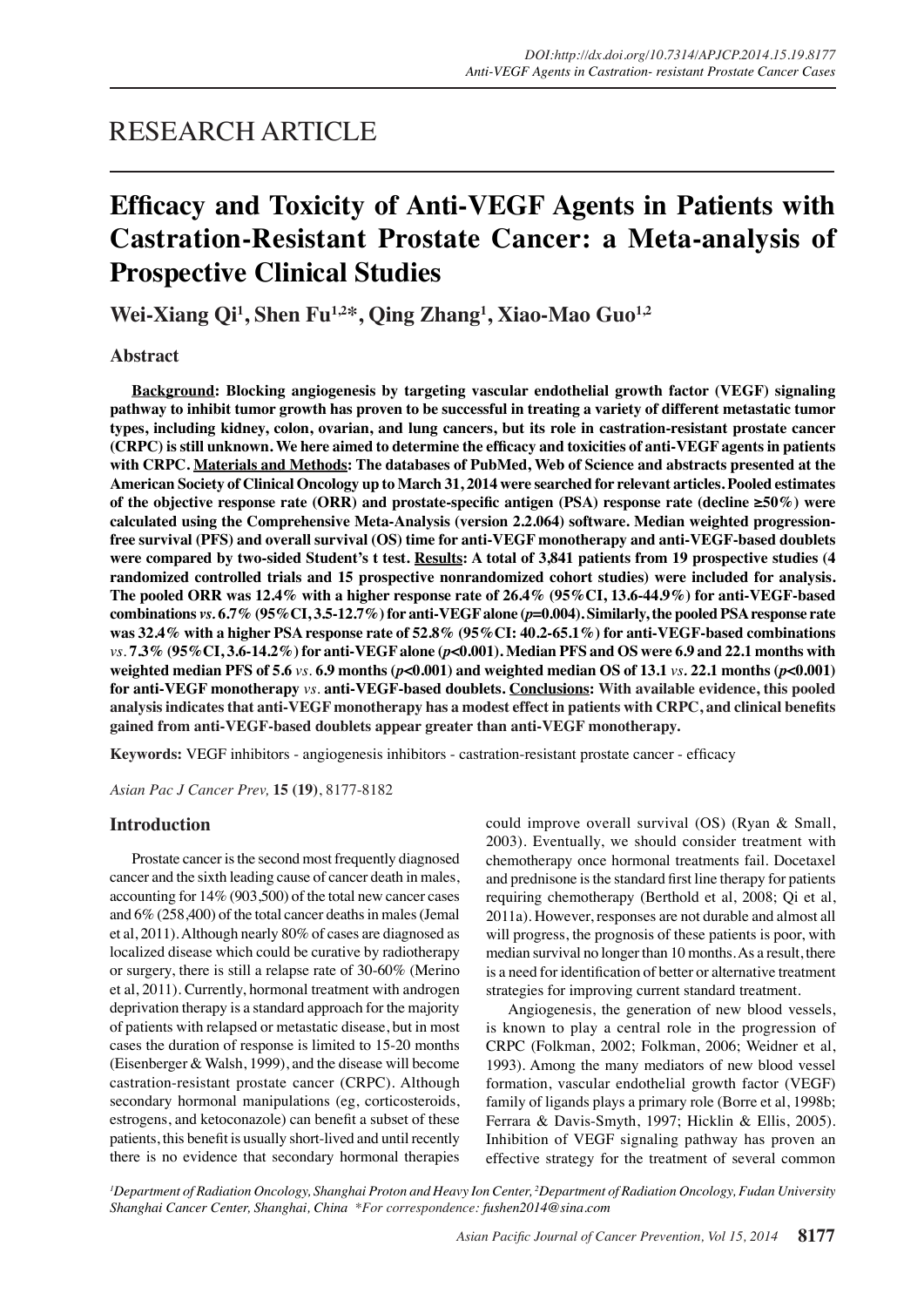#### *Wei-Xiang Qi et al*

solid tumors such as colorectal (Hurwitz et al, 2004; Van Cutsem et al, 2012; Grothey et al, 2013), liver (Abou-Alfa et al, 2006), ovarian (Perren et al, 2011), lung (Sandler et al, 2006; Qi et al, 2011b) and kidney cancer (Yang et al, 2003; Motzer et al, 2006; Motzer et al, 2013a; Motzer et al, 2013b). Additionally, a recent meta-analysis conducted by Wang K. (Wang et al, 2012) also demonstrates that high VEGF-expression in prostate cancer is a poor prognostic factor with statistical significance for OS (HR=2.32, 95%CI: 1.40-3.24), which suggests that VEGF might be a potential treatment target for prostate cancer patients. So far, several clinical trials have been conducted to evaluate the effectiveness and adverse effects (AEs) of anti-VEGF agents in patients with CRPC, and some reviews of novel VEGF-targeted therapies available for patients with CRPC have been also reported (Aragon-Ching & Dahut, 2009; ; Merino et al, 2011; Wu et al, 2011; Loblaw et al, 2013; Mukherji et al, 2013). However, to our knowledge, no metaanalysis has been carried out to estimate the pooled efficacy and safety of anti-VEGF agents administered in CRPC patients. Therefore, the current meta-analysis attempts to analyze and combine the results of these clinical trials to increase the statistical power and improve the estimates of the effects.

## **Materials and Methods**

## *Literature search for identifying related studies*

We conducted an independent review of citations from PubMed between January 1, 2000, and March 31, 2014. Key words were bevacizumab, avastin, aflibercept, VEGFtrap, sorafenib, nexavar, BAY43-9006, sunitinib, sutent, SU11248, pazopanib, votrient, GW786034, vandetanib, caprelsa, ZD6474, axitinib, cediranib, tivozanib, regorafenib, cabozantinib, brivanib, ramucirumab, clinical trials and cancer. The search was limited to prospective clinical trials published in English. The search strategy also used text terms such as VEGF inhibitors, angiogenesis inhibitors and vascular endothelial growth factor receptortyrosine kinase inhibitors to identify relevant information. We also performed independent searches using Web of Science databases between January 1, 2000, and March 31, 2014, to ensure that no clinical trials were overlooked. Additionally, we searched the clinical trial registration website (http://www.ClinicalTrials.gov) to obtain information on the registered prospective trials. We also searched abstracts and virtual meeting presentations from the American Society of Clinical Oncology (http://www. asco.org/ASCO) conferences that took place between Jan 2004 and Jan 2014. Reference lists from relevant primary studies and review articles were also examined to find additional publications. Each publication was reviewed and in cases of duplicate publication only the most complete, recent, and updated report of the clinical trial was included in the meta-analysis.

#### *Study selection*

Two reviewers (W.X.Q. and S.F.) independently assess the eligibility of each article. After screening all the titles and reading the abstracts, full texts of the selected articles were reviewed to determine their eligibility for inclusion in the study. Disagreement between reviewers was resolved by consensus. Clinical trials that met the following criteria were included: (1) prospective phase II and III trials in patients with CRPC; (2) participants assigned to treatment with anti-VEGF agents (alone or in combination at any dosage or frequency); and (3) studies had to record necessary data about therapy efficacy and safety. Phase I trials were excluded because of inter study variability in drug dosing as well as the small number of patients in these trials.

## *Data extraction and synthesis*

Two authors (W.X.Q. and S.F.) conducted the data extraction independently. It was performed according to the Preferred Reporting Items for Systematic review and Meta-Analysis (PRISMA) statement (Moher et al, 1999), and any types of discrepancies were resolved by consensus. The data were extracted for each trial were: first author's name, year of publication, number of enrolled patients, type and class of anti-VEGF agents, median age, objective response rate (ORR), prostate-specific antigen (PSA) response rate (decline ≥50%), median progression free survival (PFS), and median overall survival (OS). The ORR data (our primary endpoint) and PSA response rate were pooled to produce a weighted ORR and PSA response rate. We also calculated the weighted median OS and PFS for all trials. Outcome data were also pooled for the two patient subgroups (anti-VEGF monotherapy *vs.* anti-VEGF-based doublets) to generate a weighted median ORR, PSA response rate, median PFS and OS. Main toxicities were evaluated accordingly.

#### *Statistical method*

Using a random-effect model, the ORR and PSA response rate to anti-VEGF therapies (all studies and anti-VEGF monotherapy *vs.* anti-VEGF-based studies) treatment was calculated as event rate along with a 95% confidence interval. Significant heterogeneity among the studies employed for this analysis was formally assessed by Cochran's chi-square test and the  $I^2$  index where a  $p$ value < 0.1 by chi-square test and  $I^2$  value < 0.25 indicate a low degree of heterogeneity (Zintzaras & Ioannidis, 2005). ORR, PSA response rate, PFS and OS were calculated for anti-VEGF monotherapy *vs.* anti-VEGF-based doublets. Median pooled PFS and OS were summarized using descriptive statistics. Statistical differences in the weighted median ORR, PSA response rate, PFS and OS for anti-VEGF monotherapy and anti-VEGF doublets were assessed by two-sided t-tests. Publication bias for ORR analysis was assessed by Begg's funnel plot (Begg & Mazumdar, 1994) and Egger's test (Egger et al, 1997). Analyses were performed using the Comprehensive Meta-Analysis (version 2.2.064) and SPSS (version 17.0) programs. GraphPad Prism (version 5.01) was used to generate the graphs (histograms) with horizontal bars for both ORR and outcome values.

## **Results**

## *Search results*

Of the 648 articles retrieved, 53 were eligible after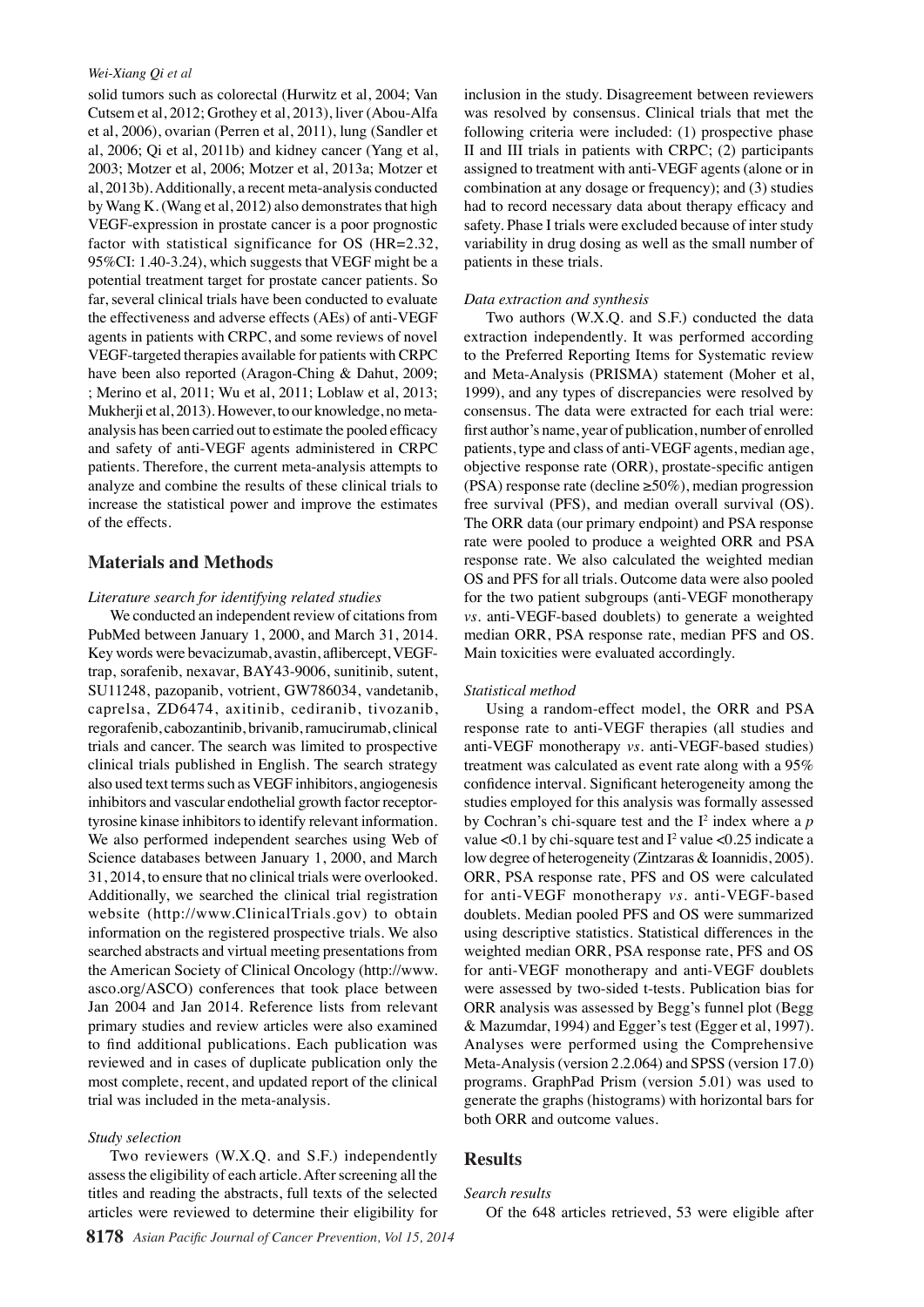| Table 1. Baseline Characteristics of 19 Included Trials in the Meta-Analysis. |  |  |  |
|-------------------------------------------------------------------------------|--|--|--|
|-------------------------------------------------------------------------------|--|--|--|

| Author/year/phase               | Treatment arm                        | Patients<br>enrolled | Median | Median    | age PFS/TTP (months) OS (months) response analysis, n |                | Median ORR, n PSA, n Patients for |     |
|---------------------------------|--------------------------------------|----------------------|--------|-----------|-------------------------------------------------------|----------------|-----------------------------------|-----|
| Steinbild S. et al/2007/II      | Sorafenib 400mg bid po               | 57                   | 70     | 1.9       | <b>NR</b>                                             | $\Omega$       | $\overline{c}$                    | 57  |
| Chi K.N. et al/2008/II          | Sorafenib 400mg bid po               | 28                   | 67     | 1.8       | 12.25                                                 | $\overline{0}$ | 1                                 | 28  |
| Dahut W.L. et al/2008/II        | Sorafenib 400mg bid po               | 22                   | 63.9   | 1.8       | 18.3                                                  | $\Omega$       | $\Omega$                          | 22  |
| Aragon-Ching J.B. et al/2009/II | Sorafenib 400mg bid po               | 24                   | 66     | 3.7       | 18                                                    |                | $\Omega$                          | 24  |
| Dror Michaelson M.et al/2009/II | Sunitinib 50mg qd naïve chemotherapy | 17                   | 71     | <b>NR</b> | <b>NR</b>                                             | $\mathbf{0}$   | 1                                 | 34  |
|                                 | Sunitinib 50mg qd Doc-resistant      | 17                   | 65     | <b>NR</b> | <b>NR</b>                                             |                |                                   |     |
| Safarinejad M.R. et al/2010/II  | Sorafenib 400mg bid po               | 64                   | 69     | 2.9       | 14.6                                                  |                | 13                                | 64  |
| Sponpavde G. et al/2010/II      | Sunitinib 50mg daily                 | 36                   | 69.5   | 4.52      | 10.2                                                  | $\Omega$       | $\overline{4}$                    | 36  |
| Ogita S. et al/2012/II          | Bev 20mg/kg                          | 15                   | 70     | 2.8       | <b>NR</b>                                             | <b>NR</b>      | $\theta$                          | 15  |
| Dahut W.L. et al/2013/II        | Cediranib 20mg qd                    | 59                   | 68.9   | 3.7       | 10.1                                                  | 6              |                                   | 59  |
| Di Lorenzo G. et al/2008/II     | Bev 10mg/kg+Doc                      | 20                   | 66     | 4         | 9                                                     | 3              | 11                                | 20  |
| Horti J./2009/II                | Vandetanib 100mg qd po+ Doc+ PDN     | 86                   | 67     | 7.8       | <b>NR</b>                                             | 3              | 17                                | 43  |
|                                 | Placebo +Doc +PDN                    |                      | 67     | 9.9       | <b>NR</b>                                             | 8              | 29                                | 43  |
| Francini F. et al/2011/II       | Bev 10mg/kg+Doc                      | 43                   | 74     | <b>NR</b> | <b>NR</b>                                             | 8              | 27                                | 43  |
| Picus J. et al/2011/II          | Bev10mg/kg+estramustine+Doc          | 79                   | 69     | 8         | 24                                                    | 23             | 58                                | 79  |
| Beardsley E.K. et al/2012/II    | Sorafenib 400mg bid + bicalutamide   | 39                   | 75     | 5.5       | 26.6                                                  | $\Omega$       | 12                                | 39  |
| Vaishampayan U.N. et al/2014/II | Bev 10mg/kg+satraplatin              | 31                   | 67     | $\tau$    | 11.2                                                  | 2              | 9                                 | 31  |
| Kelly W.K. et al/2012/III       | Bev $10mg/kg + Doc + PDN$            | 1050                 | 68.6   | 9.9       | 22.6                                                  | 259            | 364                               | 524 |
|                                 | Placebo +Doc +PDN                    |                      | 69.3   | 7.5       | 21.5                                                  | 187            | 305                               | 526 |
| Heath E.I. et al/2013/II        | Cediranib 30mg qd +Doc +PDN          | 57                   | 68     | <b>NR</b> | <b>NR</b>                                             | 19             | 15                                | 29  |
|                                 | Placebo +Doc +PDN                    |                      | 68     | <b>NR</b> | <b>NR</b>                                             | 17             | 9                                 | 28  |
| Michaelson M.D. et al/2014/III  | Sunitinib +PDN                       | 873                  | 69     | 5.6       | 13.1                                                  | 35             | <b>NR</b>                         | 584 |
|                                 | Placebo +PDN                         |                      | 68     | 4.1       | 11.8                                                  | 6              | <b>NR</b>                         | 289 |
| Tannock I.F. et al/2013/III     | Aflibercept +Doc +PDN                | 1224                 | 68     | 6.9       | 22.1                                                  | <b>NR</b>      | <b>NR</b>                         | 612 |
|                                 | Placebo +Doc +PDN                    |                      | 68     | 6.2       | 21.2                                                  | <b>NR</b>      | <b>NR</b>                         | 612 |

Abbreviations: PFS, progression-free survival; TTP, time-to-progression; ORR, objective response rate; PSA, Prostate Specific Antigen; Bev, bevacizumab; Doc, docetaxel; PDN, prednisone; NR, not reported





## **Figure 1. Selection Process for Prospective Clinical Trials Included in the Meta-Analysis**

abstract selection (Figure 1). After reading the full texts and abstracts, only 19 studies were considered eligible for this systematic review (Figure 1). Overall, 16 prospective phase II trials and 3 phase III randomized controlled studies were included for this analysis with a total of 3841 patients treated with anti-VEGF agents. The number of patients per trial ranged from 15 to 1224. Details of patient demographics and study designs are included in Table 1.

## *Efficacy of anti-VEGF agents in CRPC*

ORR, PSA response rate, PFS (or time to progression), and OS were available from 16, 16, 17 and 13 studies, respectively. Pooled ORR was 12.4% (95% CI, 7.7%- 19.4%, Figure 2) with a higher response rate of 26.4% (95%CI, 13.6-44.9%) for anti-VEGF-based combinations *vs.* 6.7% (95%CI, 3.5-12.7%) for anti-VEGF alone  $(p=0.004)$ . Heterogeneity was significant  $(I^2=94\%;$ 

**with CRPC: (A) ORR of All Trials; (B): Pooled ORR of Included Trials** P<0001) and a random effect model was adopted.

Similarly, the pooled PSA response rate was 32.4% with a higher PSA response rate of 52.8% (95%CI: 40.2-65.1%, Figure 3) for anti-VEGF-based combinations *vs.* 7.3% (95%CI, 3.6-14.2%) for anti-VEGF alone (*p*<0.001).

For PFS, the mean was 7.1 months, and the weighted median PFS was 6.9 months; standard deviation, standard error, and variance were 2.07, 0.34, and 4.29, respectively (Figure 4). When stratifying by treatment regimens, weighted median PFS was 5.6 months for anti-VEGF monotherapy in comparison with 6.9 months for anti-VEGF doublet  $(p<0.001)$ . For OS, the mean was 19.4 months, and the weighted median OS was 22.1 months; standard deviation, standard error, and variance were 4.55, 0.076, and 20.7, respectively (Figure 4). Again, weighted median OS was higher for anti-VEGF doublet in comparison with anti-VEGF monotherapy (*p*<0.001).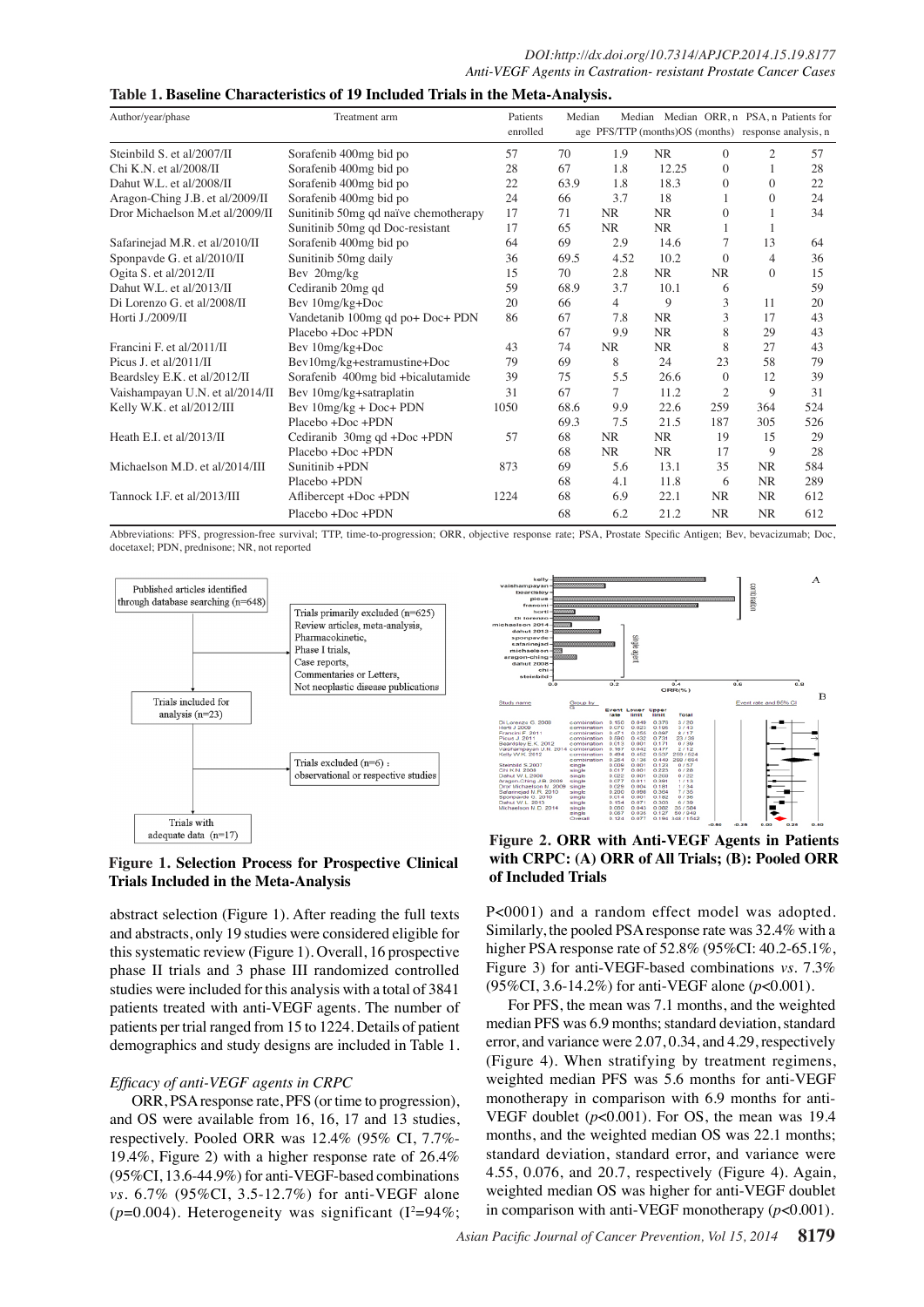

**Figure 3. PSA Response with Anti-VEGF Agents in Patients with CRPC: A) PSA Response of All Trials; B): Pooled PSA Response of Included Trials**



**Figure 4. PFS and OS of all Trials (in Horizontal X axis Median Months of PFS and OS Duration, in Vertical Y Axis the Name of First Author)**

#### *Toxicities*

The hematological and non-hematological toxicities of anti-VEGF monotherapy (grade 3-4) were analysed, where information were available. The pooled incidence of anemia, neutropenia and thrombocytopenia were 3.9% (95%CI: 2.2-6.8%), 5.0% (95%CI: 2.6-9.3%), and 4.4% (95%CI: 2.6-7.6%), respectively. Among nonhematological toxicities the most frequent was fatigue (8.2%, 95%CI: 5.3-12.4%) and hand-foot syndrome 5.2% (95%CI: 3.0-8.6%), with diarrhea, nausea, and rash being rare  $(<5\%)$ .

#### *Publication bias*

The Begg's funnel plot showed asymmetry for ORR (*p*=0.22), while evaluation of publication bias showed that Egger test was significant for ORR  $(p=0.033)$ . Additionally, the Begg test showed asymmetry for PSA response rate among studies  $(p=0.22)$  and Egger test showed that this was significant for PSA response rate (*p*<0.001). These results indicated a potential publication bias for both ORR and PSA response rate.

## **Discussion**

Despite multiple advanced in prostate cancer therapy, treatment options for castration-resistant prostate cancer (CRPC) remains limited. Preclinical research has established a clear pathogenic role for angiogenesis in the development, maintenance, and progression of CRPC (Gusta*vs*son et al, 2005). And two clinical studies find that VEGF detected in the plasma and urine of patients with CRPC and metastatic prostate cancer is independently associated with decreased survival rates (Duque et al, 1999; Bok et al, 2001). Also, microvessel density has been shown to be prognostically associated with survival and metastasis in multiple studies (Borre et al, 1998a; Borre et al, 1998b). Based on these results, anti-angiogenic therapy with VEGF-targeted drugs is developed as a rational investigational target in prostate cancer. Although several comprehensive and systematic reviews of the literature on novel VEGF-targeted therapies available for patients with CRPC being reported recently (Loblaw et al, 2013; Merino et al, 2011; Mukherji et al, 2013; Wu et al, 2011), this study, to our best knowledge, is the first meta-analysis conducted to estimate the pooled efficacy and safety of anti-VEGF agents in CRPC patients.

Our study includes a total of 3,841 patients from 19 prospective studies for analysis. The pooled ORR and PSA response rate is 12.4% and 32.4%, with the weighted median PFS and OS for all trials 6.9 and 22.1 months, respectively. As there is a distinct lack of homogeneity among the trials in many respects, we perform sub-group analysis according to treatment regimens. In general, our results indicate that anti-VEGF monotherapy has modest efficacy in comparison with anti-VEGF combinations. Seven out of 10 trials that reported median OS in our systematic reported are greater than those reported in anti-VEGF monotherapy trials. This is particularly remarkable for the combination of anti-VEGF agents with bicalutamide with an overall survival reaching 20 months. However, the result of this particular study needs to be taken with caution because the PFS in study is only 5.5 months (Beardsley et al, 2012), which is shorter than the combination of anti-VEGF agents with docetaxel. Interestingly, among the seven studies of anti-VEGF doublets that reported median OS, the study by Di Lorenzo G. et al (Di Lorenzo et al, 2008) has the lowest (9 months), this might be explained that bevacizumab and docetaxel doublet is used as second-line therapy for patients with docetaxel-pretreated CRPC in that study. Additionally, the pooled objective response rate (ORR) was 26.4% in 9 out of 10 anti-VEGF combinations studies that reported ORR in our systematic review and 6.7% in 8 out of 9 anti-VEGF monotherapy studies. Similarly, the pooled PSA response rate for anti-VEGF-based combinations was higher than that of anti-VEGF monotherapy (52.8% *vs.* 7.3%, *p*<0.001). Taken together, these finding are encouraging, and suggest that anti-VEGF agents in combination with some agents may prove to be a preferred synergistic treatment option for CRPC.

Anti-VEGF agents are known to be associated with a number of severe toxicities (grade 3-4), including hematologic toxicities (Schutz et al, 2011a; Schutz et al, 2011b; Funakoshi et al, 2013), hand foot skin reaction (Balagula et al, 2011; Belum et al, 2013; Chu et al, 2009; Fischer et al, 2013), diarrhea (Santoni et al, 2013), rash (Jia et al, 2009), hemorrhage (Je et al, 2009; Qi et al, 2013e),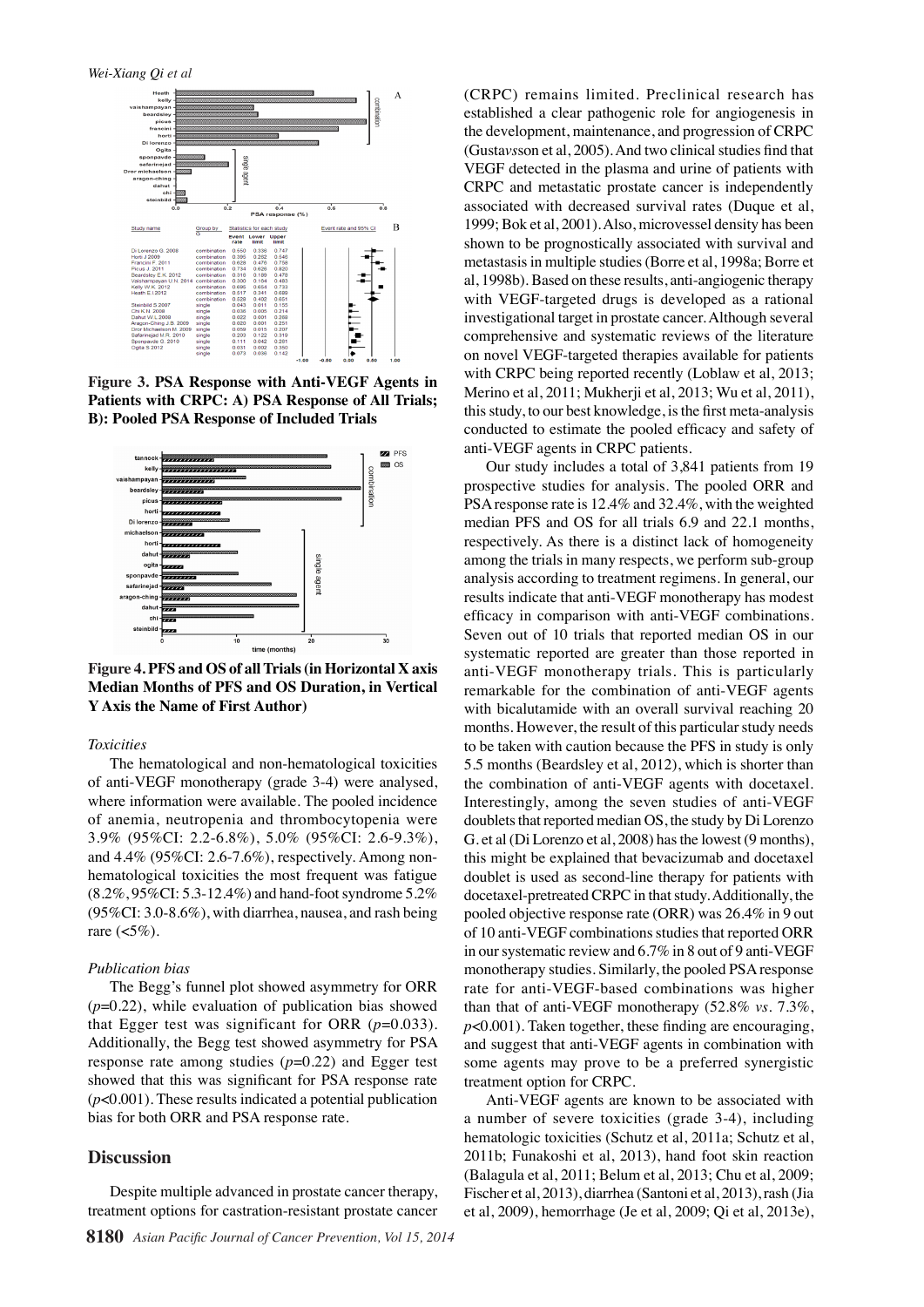## *DOI:http://dx.doi.org/10.7314/APJCP.2014.15.19.8177 Anti-VEGF Agents in Castration- resistant Prostate Cancer Cases*

thrombosis (Scappaticci et al, 2007; Nalluri et al, 2008; Choueiri et al, 2010; Qi et al, 2013c; ) and hypertension (Qi et al, 2013a; Qi et al, 2013b; Qi et al, 2013d; Qi et al, 2014). Our results show that the most frequent severe toxicities associated with anti-VEGF agents are fatigue (8.2%) and hand-foot syndrome 5.2%, with hematologic toxicities, diarrhea, nausea, and rash being rare  $(\leq 5\%)$ .

There are several limitations needed to be considered. First, some of the trials included are randomized controlled trials while the others were not. Hence, the evidence from some of these studies is not of the highest possible quality. Second, there are potentially important differences among included studies, including differing anti-VEGF agents, dosage and administration schedule of anti-VEGF agents, periods of study conduct and study investigators. All of these would increase the clinical heterogeneity among included trials, which also make the interpretation of a meta-analysis more problematic. Additionally, our study includes a mixed population of patients treated anti-VEGF agents-based combination therapy or anti-VEGF agents alone. Therefore, the treatment design is not the same in all arms, and it might be another source of heterogeneity. Finally, in the meta-analysis of published studies, publication bias is important because trials with positive results are more likely to be published and trials with null results tend not to be published. Our research detects publication bias using Egger test but not for Begg test.

In conclusion, this meta-analysis indicates that anti-VEGF monotherapy has a modest effect in patients with CRPC and clinical benefits gained from anti-VEGF-based doublets appear greater than anti-VEGF monotherapy. Though the use of anti-VEGF agents in the treatment of CRPC patients is considered promising by many physicians, several large phase III trials investigating bevacizumab, aflibercept and sunitinib in patients with CRPC have produced disappointing results. As prostate cancer is a clinically and molecularly heterogeneous disease, further studies are still needed to identify subgroups of patients more likely to benefit from these targeted therapies.

## **References**

- Abou-Alfa GK, Schwartz L, Ricci S, et al (2006). Phase II study of sorafenib in patients with advanced hepatocellular carcinoma. *J Clin Oncol,* **24**, 4293-300
- Aragon-Ching JB, Dahut WL (2009). VEGF inhibitors and prostate cancer therapy. *Curr Molec Pharmacol,* **2**, 161-8
- Balagula Y, Wu S, Su X, Feldman DR, Lacouture ME (2011). The risk of hand foot skin reaction to pazopanib, a novel multikinase inhibitor: a systematic review of literature and meta-analysis. *Invest New Drugs*
- Beardsley EK, Hotte SJ, North S, et al (2012). A phase II study of sorafenib in combination with bicalutamide in patients with chemotherapy-naive castration resistant prostate cancer. *Invest New Drugs*, **30**, 1652-9
- Begg CB, Mazumdar M (1994). Operating characteristics of a rank correlation test for publication bias. *Biometrics,* **50**, 1088-101
- Belum VR, Wu S, Lacouture ME (2013). Risk of hand-foot skin reaction with the novel multikinase inhibitor regorafenib: a meta-analysis. *Invest New Drugs*
- Berthold DR, Pond GR, Soban F, et al (2008). Docetaxel plus prednisone or mitoxantrone plus prednisone for advanced prostate cancer: updated survival in the TAX 327 study. *J Clin Oncol,* **26**, 242-5
- Bok RA, Halabi S, Fei DT, et al (2001). Vascular endothelial growth factor and basic fibroblast growth factor urine levels as predictors of outcome in hormone-refractory prostate cancer patients: a cancer and leukemia group B study. *Cancer Res*, **61**, 2533-6
- Borre M, Bentzen SM, Nerstrom B, Overgaard J (1998a). Tumor cell proliferation and survival in patients with prostate cancer followed expectantly. *J Urol,* **159**, 1609-14
- Borre M, Offersen BV, Nerstrom B, Overgaard J (1998b). Microvessel density predicts survival in prostate cancer patients subjected to watchful waiting. *Br J Cancer*, **78**, 940-4
- Choueiri TK, Schutz FA, Je Y, Rosenberg JE, Bellmunt J (2010). Risk of arterial thromboembolic events with sunitinib and sorafenib: a systematic review and meta-analysis of clinical trials. *J Clin Oncol*, **28**, 2280-5
- Chu D, Lacouture ME, Weiner E, Wu S (2009). Risk of hand-foot skin reaction with the multitargeted kinase inhibitor sunitinib in patients with renal cell and non-renal cell carcinoma: a meta-analysis. *Clin Genitourin Cancer*, **7**, 11-9
- Di Lorenzo G, Figg WD, Fossa SD, et la (2008). Combination of bevacizumab and docetaxel in docetaxel-pretreated hormone-refractory prostate cancer: a phase 2 study. *Eur Urol*, **54**, 1089-94
- Duque JL, Loughlin KR, Adam RM, et al (1999). Plasma levels of vascular endothelial growth factor are increased in patients with metastatic prostate cancer. *Urology*, **54**, 523-7
- Egger M, Davey Smith G, Schneider M, Minder C (1997). Bias in meta-analysis detected by a simple, graphical test. *BMJ* **315**, 629-34
- Eisenberger MA, Walsh PC (1999). Early androgen deprivation for prostate cancer? *N Engl J Med*, **341**, 1837-8
- Ferrara N, Davis-Smyth T (1997). The biology of vascular endothelial growth factor. *Endocrine reviews,* **18**, 4-25
- Fischer A, Wu S, Ho AL, Lacouture ME (2013). The risk of hand-foot skin reaction to axitinib, a novel VEGF inhibitor: a systematic review of literature and meta-analysis. *Invest New Drugs*
- Folkman J (2002). Role of angiogenesis in tumor growth and metastasis. *Seminars in oncology*, **29**, 15-8
- Folkman J (2006). Angiogenesis. *Ann Rev Med*, **57**, 1-18
- Funakoshi T, Latif A, Galsky MD (2013). Risk of hematologic toxicities in cancer patients treated with sunitinib: A systematic review and meta-analysis. *Cancer Treat Rev*, **39**, 818-30.
- Grothey A, Van Cutsem E, Sobrero A, et al (2013). Regorafenib monotherapy for previously treated metastatic colorectal cancer (CORRECT): an international, multicentre, randomised, placebo-controlled, phase 3 trial. *Lancet*, **381**, 303-12
- Gusta*vs*son H, Welen K, Damber JE (2005). Transition of an androgen-dependent human prostate cancer cell line into an androgen-independent subline is associated with increased angiogenesis. *Prostate,* **62**, 364-73
- Hicklin DJ, Ellis LM (2005). Role of the vascular endothelial growth factor pathway in tumor growth and angiogenesis. *J Clin Oncol*, **23**, 1011-27
- Hurwitz H, Fehrenbacher L, Novotny W, et la (2004). Bevacizumab plus irinotecan, fluorouracil, and leucovorin for metastatic colorectal cancer. *N Engl J Med*, **350**, 2335-42
- Je Y, Schutz FA, Choueiri TK (2009). Risk of bleeding with vascular endothelial growth factor receptor tyrosine-kinase inhibitors sunitinib and sorafenib: a systematic review and